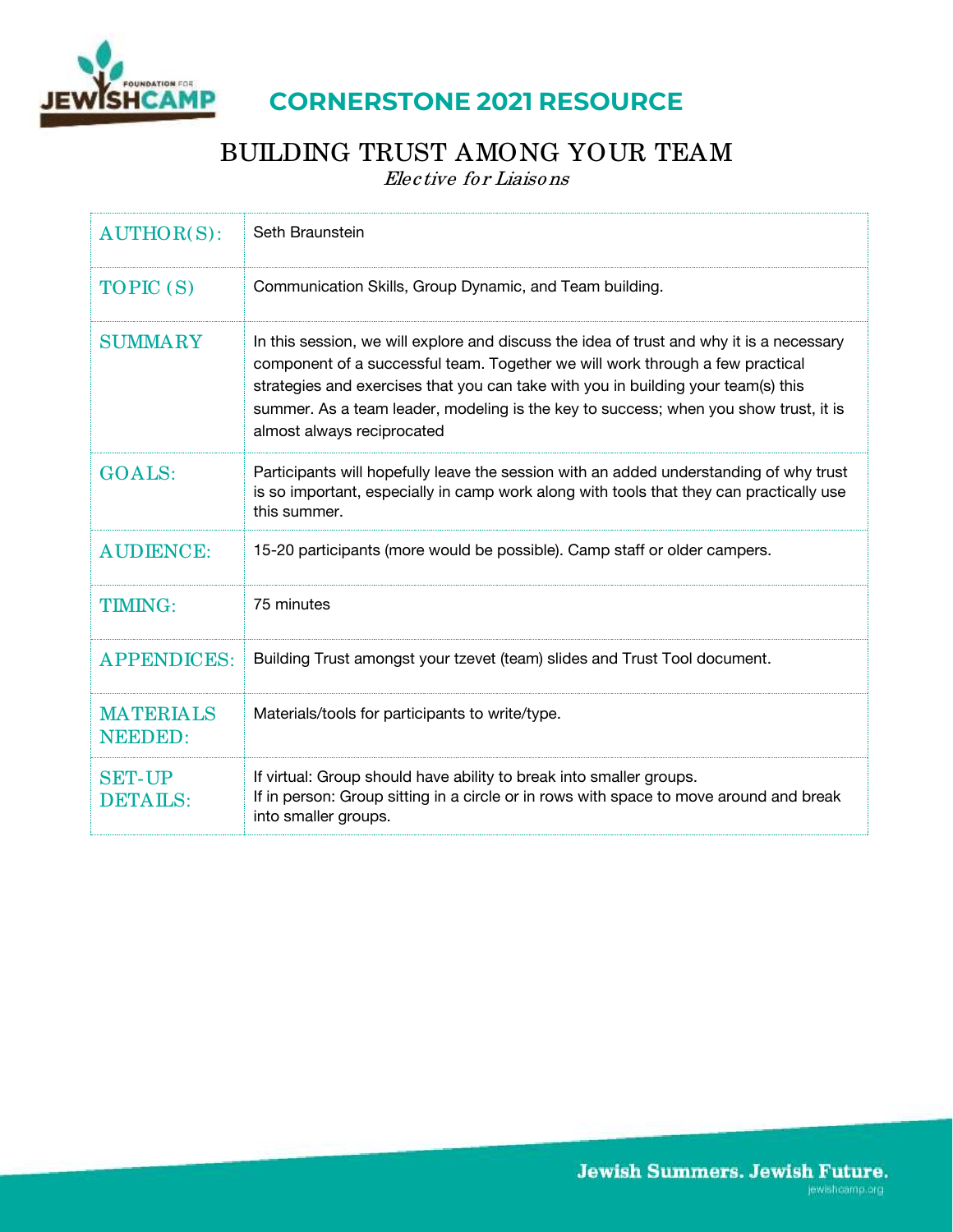

# **CORNERSTONE 2021 RESOURCE**

SESSION TIMELINE 75 Minutes Total 00:00-00:05- Opening Trigger 00:05-00:15 - Icebreaker 00:15-00:25 - Reflection on Trust 00:25-00:45- Tools for Building Trust 00:45-00:55- Reflection and Trust Tool 00:55-00:65 - Closing Reflection 00:70-00:75- Summary

#### SESSION OUTLINE:

**00:00-00:05 - Trigger** - Put up a slide when they enter and have music playing...

Trust: "Reliance on the character, ability, strength, or truth of someone or something."

\*\*\*Think about that definition for a moment. Trust means that you rely on someone else to do the right thing. You believe in the person's integrity and strength, to the extent that you're able to put yourself on the line, at some risk to yourself.

**00:05-00:15 - Icebreaker** - Share a time (professionally) camp if possible that you felt a sense of trust amongst your peers and or from a supervisor and why?

#### **00:15-00:25 - Share the following two questions W/ the group:**

A- Why is trust such a necessary component to building a great team (especially in a high pressure environment like camp) and why is it so often talked about but not acted upon?

B- What destroys trust? What builds trust? (feel free to share personal examples)

### **00:25-00:45 - "Building trust does not happen by accident": How to prioritize, trust and build this amongst your team?**

- Review Slides 2-7 together in the appendix allow for comments, push back and reflection.
- Based on the setting, the next part can be done in smaller or larger groups.